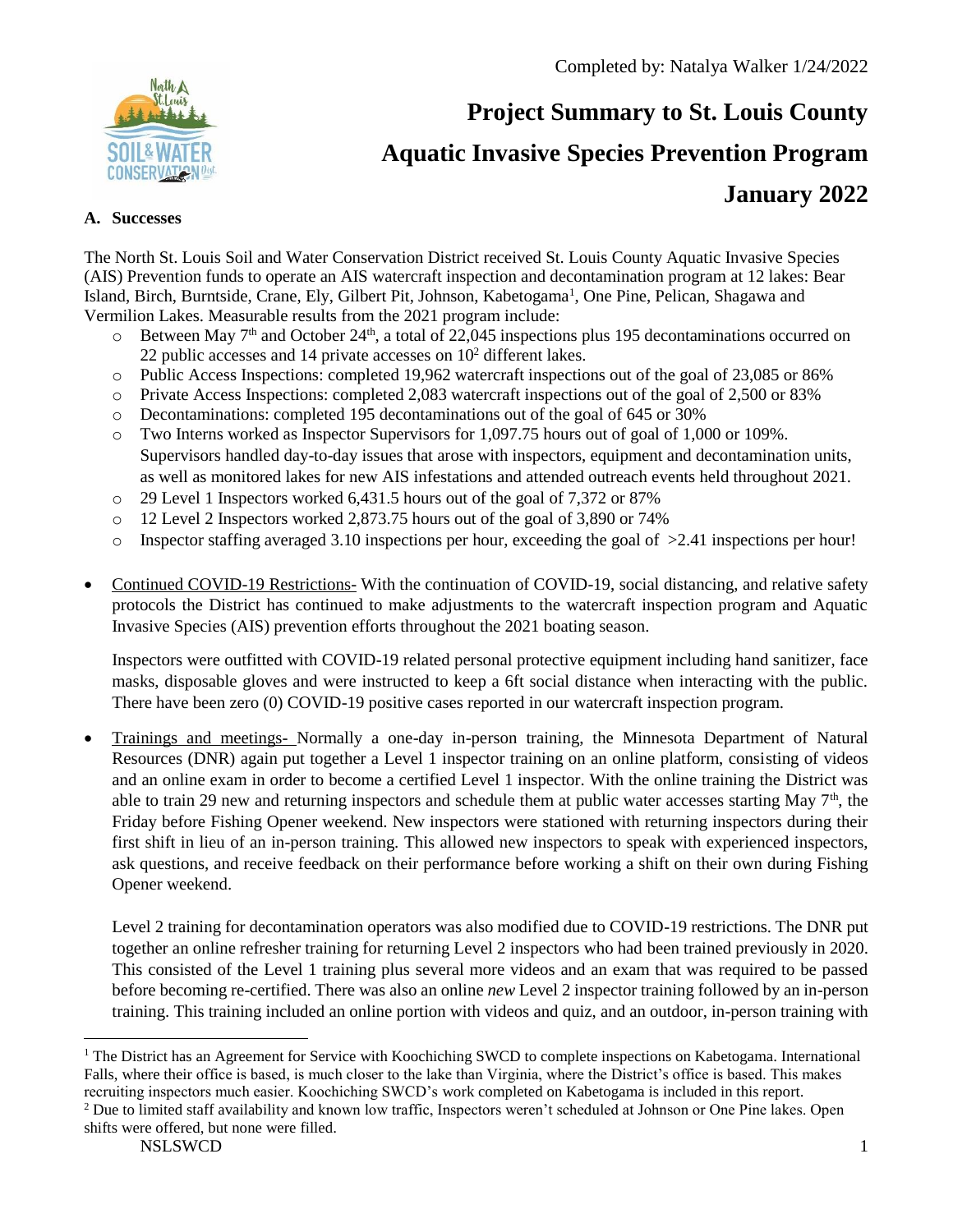a limit of ten (10) people present. After the in-person training the inspectors had to pass a final exam before becoming certified. Between the returning Level 2 refresher course, and new Level 2 training we were able to train 12 Level 2 inspectors.

The District AIS Program Coordinator put together an online, program specific, training which included a recorded video introduction to the District's specific protocols, chain of command, as well as gear and tablet information. This online training helped streamline communication, and clarified how to respond to boater violations.

Together with Burntside Lake Association and Vermilion Community College, the District was able to send inspectors to an online Enhanced Training hosted on Zoom. Those who could not attend live were given access to the recorded meeting. Inspectors reported appreciating this training as it provided more in-depth information about aquatic invasive species, customer relations, handling conflict, and encouraging behavior changes.

Due to COVID-19 restrictions the District was not able to provide additional in-person training or meetings throughout most of the inspection season, as we had in the past. However, the interns who supervised the watercraft inspectors did well in communicating with the inspectors with regular visits to the accesses. The District utilized an online work chat and email to communicate with all inspectors to ensure they knew about decontamination unit schedules, upcoming tournaments, weekly updates, and answers to common boater questions.

On August  $16<sup>th</sup>$  and September  $20<sup>th</sup>$ , the District decided to host the first in-person inspector meeting, outdoors, since 2019. This was the first time most inspectors were able to meet one another. These meetings were very well received and social distancing was practiced. The AIS Program Coordinator, interns, and inspectors were able to: discuss the season, re-iterate the importance of thorough inspections, demonstrate a thorough inspection, encourage more decontaminations, provide behavior change incentives among inspectors, and discuss common questions and issues.

Despite the continued changes and adjustments, the inspectors were consistent and busy throughout the inspection season. Inspection numbers showed the lakes were less busy than 2020, more comparable to 2019. The reduction is believed to be because the public could participate in boating and angling while safely distancing, but with the hot summer, drought, low water levels, and the opening of restrictions, people were able to spend time elsewhere.

 Tracking Hours Worked at Accesses- Analysis from 2019 showed there were over 1,500 hours lost between inspector hours targeted at the beginning of the year, and hours that were actually worked at the accesses by the end of the year. It was found that over 940 of the lost hours were due to under-scheduling, while over 580 of the lost hours were due to inspectors not working their scheduled hours. This was an area we wanted to improve upon year over year.

The AIS Program Coordinator has made an effort throughout 2020 and 2021 to close the gap between Target Hours and Hours Worked by tracking inspectors' hours weekly. In 2021 there were necessary adjustments to inspector schedules as there were two factors that were out of the Districts control.

1. The Burntside- Van Vac landing was under construction July-October. Usually, the District places both Level 1 and Level 2 inspectors at that location, however that was not possible with the construction closure. Alternatively, the Decontamination unit and a Level 2 Inspector were moved to Birch- South for the time being.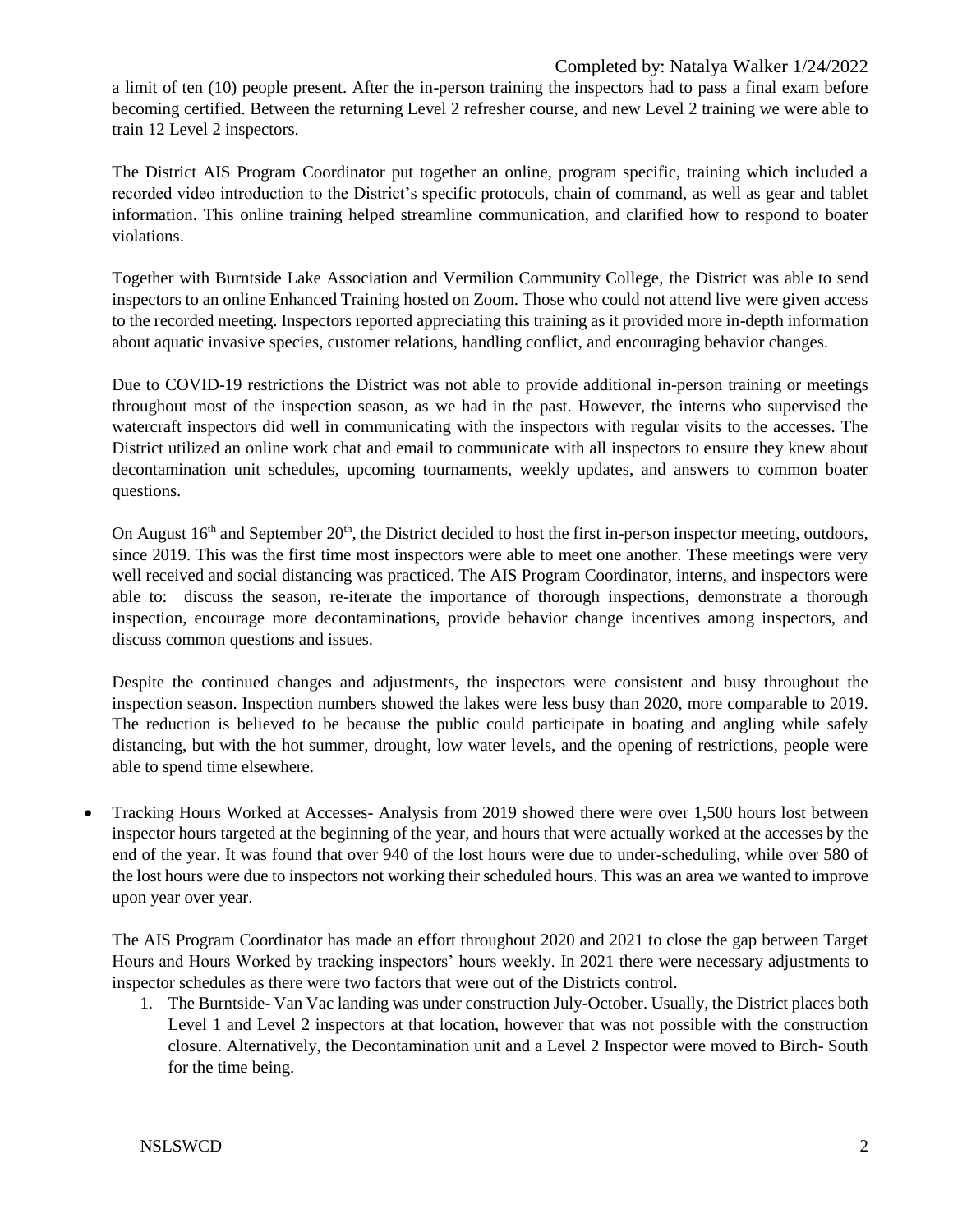2. Voyageurs National Park had planned on providing two Decontamination units to be placed at Kabetogama public accesses throughout 2021. However, due to supply chain issues the units did not arrive until late August. Therefore, Level 2 target hours at Kabetogama were not fulfilled.

The largest difference between Target Hours and Hours Worked in 2021, was between Hours Targeted and Hours Scheduled at 1,200 Hours. However, if we exclude the two factors that were out of the District control, there was only a 73 hour difference between Hours Targeted and Hours Scheduled throughout 2021. There was an additional loss of 756 hours between Hour Scheduled and Hours Worked. This happens when people do not show up for their shift, or when inspectors work less than their scheduled hours (leave early/start late). This validates the work of the intern supervisors. Most hours lost were on Vermilion, at 279 hours (compared to 423 hours in 2020). This makes sense as it's the largest lake with the most inspectors dedicated to its accesses. There was also a loss of hours at Gilbert- Pit due to two inspectors regularly leaving their scheduled shifts early, which ultimately lead to their dismissal. Because this was tracked weekly over the season, the AIS Program Coordinator was able to add shifts, scheduling 10 hours over the target Level 1 hours for Vermilion, and 62 hours over the target at Gilbert-Pit. This tactic was used across the program, overscheduling at multiple locations to best fulfill hours that could not be worked at Burntside- Van Vac and Kabetogama.

Altogether, the 1,200 hours difference between Hours Scheduled and Target Hours, plus 756 hours difference between Hours Scheduled and Hours Worked resulted in a total of 1,957 hours difference between Target Hours and Hours Worked. Table 1 details this information, and you can see the majority of hours lost were at Burntside (with the landing closure) and Kabetogama Level 2 shifts (as the Decon units were delayed in their arrival).

|                             |              |                  |               | <b>Difference</b><br><b>Hours</b> | <b>Difference</b><br><b>Hours</b> | <b>Difference</b>   |
|-----------------------------|--------------|------------------|---------------|-----------------------------------|-----------------------------------|---------------------|
|                             | Sum of       | Sum of           |               | Worked-                           | Scheduled-                        | <b>Hours</b>        |
|                             | <b>Hours</b> | <b>Hours</b>     | <b>Target</b> | <b>Hours</b>                      | <b>Target</b>                     | Worked-             |
| <b>Region</b>               | Worked       | <b>Scheduled</b> | <b>Hours</b>  | <b>Scheduled</b>                  | <b>Hours</b>                      | <b>Target Hours</b> |
| Burntside/Shagawa Level 1   | 316          | 340              | 812           | $-24.00$                          | $-472$                            | $-496$              |
| Burntside/Shagawa Level 2   | 781          | 839              | 1,360         | $-58.00$                          | $-521$                            | $-579$              |
| Burntside/Shagawa Total     | 1,097.00     | 1,179            | 2,172         | $-82.00$                          | $-993$                            | $-1,075$            |
| Ely/ Gilbert- Pit Level 1   | 469.5        | 614              | 456           | $-144.50$                         | 158                               | 14                  |
| Ely/ Gilbert-Pit Level 2    | 259          | 360              | 456           | $-101.00$                         | $-96$                             | $-197$              |
| <b>Fayal Township Total</b> | 728.5        | 974              | 912           | $-245.50$                         | 62                                | $-184$              |
| Pelican Level 1             | 306          | 304              | 112           | 2.00                              | 192                               | 194                 |
| Pelican Level 2             | 370.5        | 386              | 424           | $-15.50$                          | $-38$                             | $-54$               |
| Pelican Total               | 676.5        | 690              | 536           | $-13.50$                          | 154                               | 141                 |
| Vermilion Level 1           | 4,667.25     | 4,898            | 4,888         | $-230.75$                         | 10                                | $-221$              |
| Vermilion Level 2           | 1,174.25     | 1,223            | 1,330         | $-48.75$                          | $-107$                            | $-156$              |
| <b>Vermilion Total</b>      | 5,841.50     | 6,121            | 6,218         | $-279.50$                         | $-97$                             | $-377$              |
| Kabetogama/ Crane Level 1   | 541.75       | 588              | 680           | $-46.25$                          | $-92$                             | $-138$              |
| Kabetogama/ Crane Level 2   | 40.75        | 40               | 320           | 0.75                              | $-280$                            | $-279$              |
| Kabetogama/ Crane Total     | 582.5        | 628              | 1,000         | $-45.50$                          | $-372$                            | $-418$              |
| <b>WICOLA Level 1</b>       | 131          | 150              | 424           | $-19.00$                          | $-274$                            | $-293$              |
| <b>WICOLA Level 2</b>       | 248.25       | 320              | $\Omega$      | $-71.75$                          | 320                               | 248                 |
| <b>WICOLA Total</b>         | 379.25       | 470              | 424           | $-90.75$                          | 46                                | $-45$               |
| <b>Total:</b>               | 9,305.25     | 10,062           | 11,262        | -756.75                           | $-1,200$                          | $-1,957$            |

**TABLE 1**

*Table 1: The differences between hours that were targeted at the beginning of 2021 (Target Hours) vs. the hours that were scheduled throughout 2021 (Hours Scheduled) vs. the hours that were actually worked throughout 2021 (Hours Worked) at each location. Red indicates a negative difference. Green indicates a positive difference.* 

 Increased Inspections per Hour Rate- Vermilion Lake Association (VLA) created a traffic forecast from the data gathered in prior years that was used to suggest inspector schedules on Vermilion in 2021. The predictions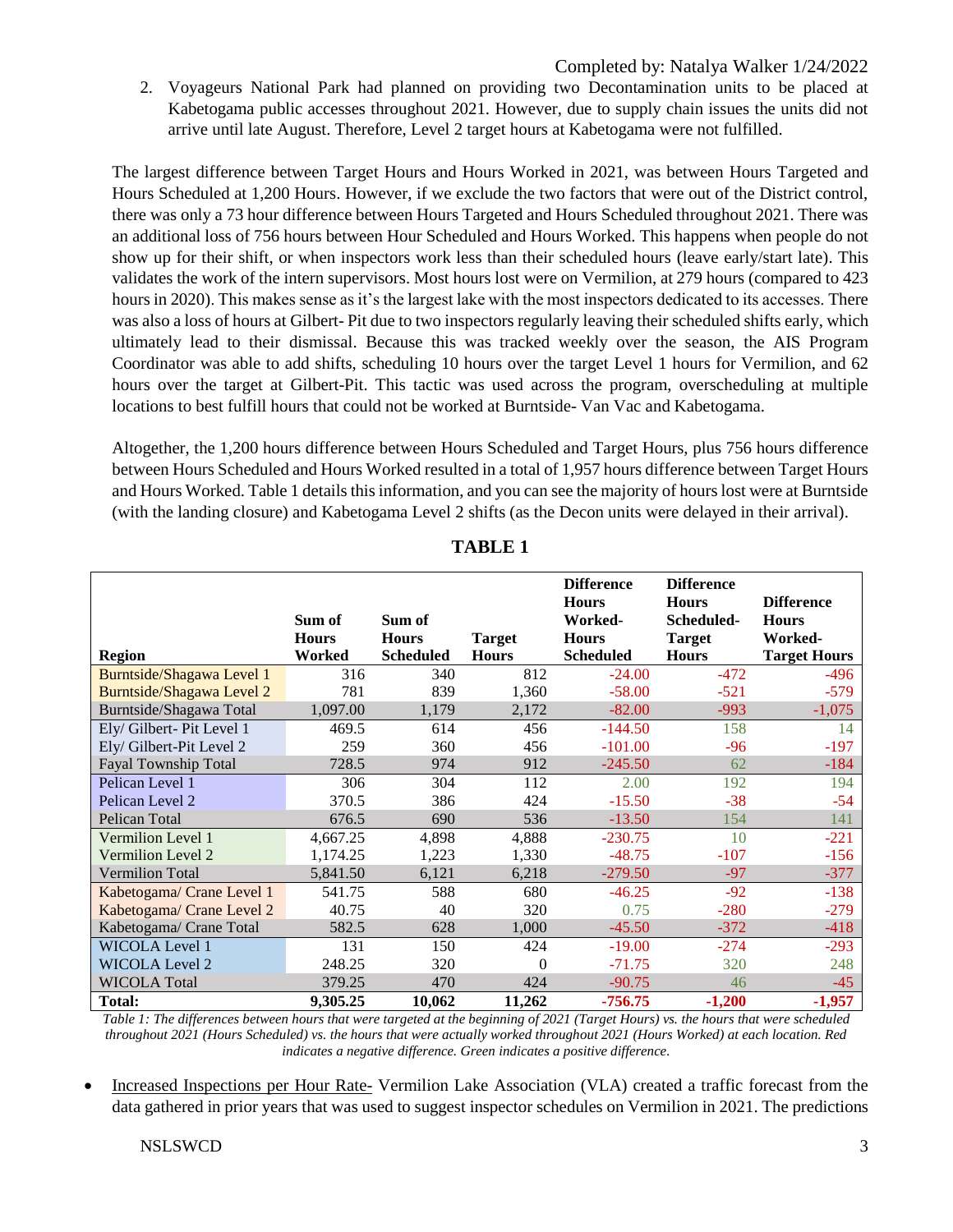allowed staffing more inspectors when the accesses were likely to be busy. Traffic forecasts resulted in high efficiency of the number of inspections per inspector hour worked on Vermilion public accesses. The goal was more than 2.5 inspections per hour. We exceeded the goal with an average rate of 2.51 inspections per hour on Vermilion throughout 2021 (See Table 2).

The traffic forecast on Vermilion aided in predicting traffic on other lakes as well. The predictions were used to schedule inspectors at lakes during peak traffic hours which lead to an average rate of 3.1 inspections per hour throughout the entire program, exceeding the goal of more than 2.41 inspections per hour (Table 2).

|                    | 2021 Target                        |                                                | 2021 Actual                        |                                                |  |  |
|--------------------|------------------------------------|------------------------------------------------|------------------------------------|------------------------------------------------|--|--|
| Lake               | <b>Inspection</b><br><b>Target</b> | <b>Efficiency</b><br><b>Target</b><br>per Hour | <b>Inspection</b><br><b>Actual</b> | <b>Efficiency</b><br><b>Actual per</b><br>Hour |  |  |
| <b>Bear Island</b> |                                    |                                                | 2                                  | 0.33                                           |  |  |
| <b>Birch</b>       | 975                                | >2.3                                           | 897                                | $*2.40$                                        |  |  |
| <b>Burntside</b>   | 1460                               | >2                                             | 401                                | 1.86                                           |  |  |
| Crane              | 460                                | >2.3                                           | 369                                | $*1.94$                                        |  |  |
| Ely Lake           | 475                                | >2.2                                           | 516                                | $*1.42$                                        |  |  |
| <b>Gilbert Pit</b> | 240                                | >1                                             | 272                                | $*0.74$                                        |  |  |
| Kabetogama         | 1580                               | >3.3                                           | 1,035                              | 2.64                                           |  |  |
| Pelican            | 910                                | >1.7                                           | 1,198                              | $*1.83$                                        |  |  |
| <b>Shagawa</b>     | 1,440                              | >1.9                                           | 997                                | $*1.37$                                        |  |  |
| Vermilion          | 15,545                             | >2.5                                           | 14,275                             | $*2.51$                                        |  |  |
| TOTAL              | 23,085                             | >2.41                                          | 19,962                             | 3.10                                           |  |  |

| 'ABLI |  |
|-------|--|
|-------|--|

Table 2: The number of inspections and efficiency completed at each access (2021 Actual), compared to the number of inspections and efficiency targeted (2021 Target). \*Accesses with both Level 1 and Level 2 Inspectors, and often just a Level 2 Inspector, complete Level 1 surveys, therefore it is necessary to consider Level 2 Hours when looking at efficacy.

Below, in Table 3, is a list of all the lakes and accesses staffed by inspectors in 2021, listed in descending order based on Inspection per Hour rates.

#### **TABLE 3**

|                  |                       |                    | <b>Hours</b> |                     | Inspections/ |
|------------------|-----------------------|--------------------|--------------|---------------------|--------------|
|                  |                       | Level 1            | Worked       | <b>Inspections/</b> | L1&2         |
| Lake             | <b>Landing</b>        | <b>Inspections</b> | (L1)         | L 1 Hours           | <b>Hours</b> |
| Vermilion        | Hoodoo                | 5292               | 439.5        | 12.04               | 3.28         |
| <b>Shagawa</b>   | Sandy Pt              | 997                | 100          | 9.97                | 1.38         |
| <b>Birch</b>     | South                 | 897                | 125          | 7.18                | 2.40         |
| Pelican          | Orr Bay               | 1125               | 242          | 4.65                | 1.84         |
| Kabetogama       | Ash River             | 552                | <b>200</b>   | 2.76                |              |
| Vermilion        | Moccasin Pt           | 3220               | 1211.5       | 2.66                |              |
| Kabetogama       | <b>Visitor Center</b> | 483                | 192          | 2.52                |              |
| Crane            | East                  | 369                | 149.75       | 2.46                | 1.94         |
| Vermilion        | Petersons/Wakemup Bay | 1003               | 424.25       | 2.36                |              |
| Vermilion        | Timbuktu              | 1589               | 696.5        | 2.28                |              |
| Ely              | Ely                   | 516                | 232          | 2.22                | 1.42         |
| Vermilion        | <b>Black Duck</b>     | 836                | 393          | 2.13                |              |
| Vermilion        | Dam Lodge             | 253                | 120          | 2.11                |              |
| <b>Burntside</b> | Van Vac               | 369                | 176          | 2.10                | 1.22         |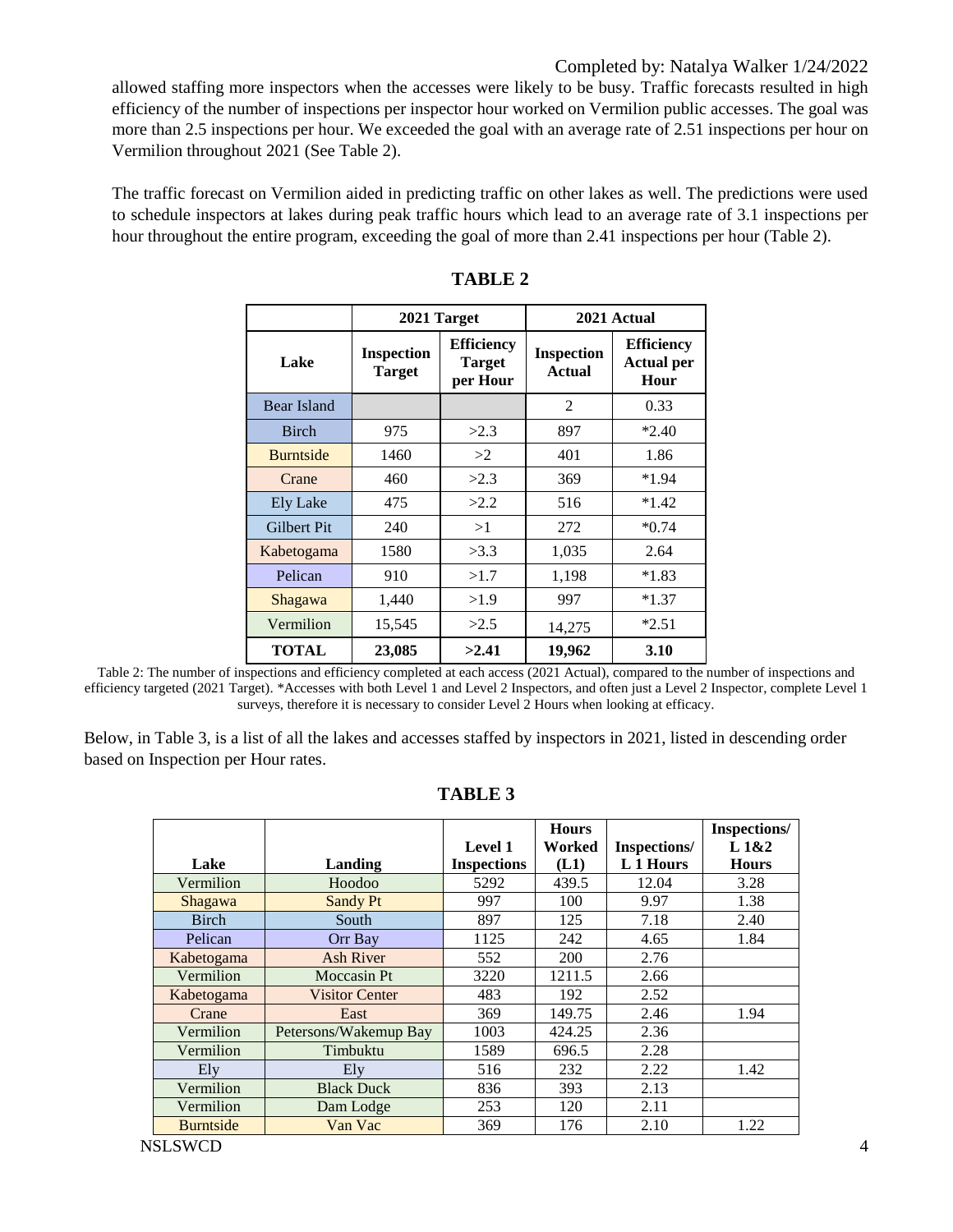Completed by: Natalya Walker 1/24/2022

| Vermilion        | Frazer                    | 758  | 393.5 | 1.93 |      |
|------------------|---------------------------|------|-------|------|------|
| Vermilion        | Everett                   | 1019 | 531   | 1.92 |      |
| Vermilion        | <b>Head of Lakes</b>      | 558  | 330   | 1.69 |      |
| Vermilion        | Pehrson Lodge             | 94   | 60    | 1.57 |      |
| <b>Burntside</b> | Lodge                     | 29   | 24    | 1.21 |      |
| Gilbert-Pit      | Ore Be Gone               | 272  | 237.5 | 1.15 | 0.74 |
| Pelican          | Saunders Bay              | 73   | 64    | 1.14 |      |
| Vermilion        | <b>White Eagle Resort</b> | 12   | 12    | 1.00 |      |
| Vermilion        | Muskego Pt Resort         | 53   | 56    | 0.95 |      |
| Bear Island      | South                     | 2    | 6     | 0.33 |      |
| <b>Burntside</b> | South/Wolf Rd             | 3    | 16    | 0.19 |      |
| Chamber          | of Commerce               | 0    | 30    | 0.00 | 0.00 |

Table 3: The rate of inspections per inspector hour worked at each of the lakes and accesses, in descending order. Accesses with both Level 1 and Level 2 Inspectors, and often just a Level 2 Inspector, complete Level 1 surveys, therefore it is necessary to consider Level 2 Hours when looking at efficacy.

• Decontamination Units- Five (5) decontamination units were placed at public accesses beginning in May. In July the Burntside- Van Vac unit was moved to the Chamber of Commerce, a public location in Ely, MN. However, the unit was not used and therefore was moved to Birch- South for the remainder of the season.

In August two (2) new decontamination units purchased by Voyageurs National Park were ready for use. In mid-September the District was able to utilize one of the new decontamination units at Crane- Waters Edge. The first weekend the decontamination unit was placed at the Crane Lake access a boat arrived covered in zebra mussels. The inspector stopped the boater, took proper documentation, called the local conservation officer who ticketed the boater, and completed a full decontamination on the infested boat.

|                  |                    |               | Sum of       | Decons/      |
|------------------|--------------------|---------------|--------------|--------------|
|                  |                    |               | <b>Hours</b> | Level 2      |
| Lake             | Landing            | <b>Decons</b> | Worked       | <b>Hours</b> |
| Chamber          | of Commerce        | $\theta$      | 30           | 0.00         |
| Shagawa          | Sandy Pt           | 44            | 625          | 0.07         |
| <b>Burntside</b> | Van Vac            | 3             | 126          | 0.02         |
| Ely              | E <sub>l</sub>     | 6             | 131          | 0.05         |
| Gilbert-Pit      | Ore Be Gone        | 2             | 128          | 0.02         |
| Pelican          | Orr Bay            | 31            | 370.5        | 0.08         |
| Vermilion        | Hoodoo             | 100           | 1174.25      | 0.09         |
| Crane            | <b>Waters Edge</b> |               | 40.75        | 0.02         |
| <b>Birch</b>     | South              | 8             | 248.25       | 0.03         |
|                  | <b>Total:</b>      | 195           | 2,873.75     | 0.068        |
|                  | 2020 reference     | <b>130</b>    | 1,749.50     | 0.074        |
|                  | 2019 reference     | 241           | 3,720.50     | 0.065        |

**TABLE 4**

Table 4: The number of decontaminations completed at each lake and access, and decon/ hour efficiency. Compare to 2020 and 2019 accomplishments.

In an effort to increase decontaminations and change boater behavior, new sandwich-board styled signs were displayed at the decontamination units which stated "Reach Our Goal! 150 Decontaminations" and displayed boxes to be filled in with a marker for every decontamination completed. Each decontamination unit had a different goal, based on risk estimates calculated from 2019 surveys. These signs helped both boaters and inspectors visualize the number of decontaminations completed compared to the goal, encouraged action, and suggested a social norm. The District worked with Wildlife Forever to design and obtain the signs.

Further, Level 2 Inspectors were encouraged to use statement verbiage rather than questions when suggesting a decontamination to a boater. Statement suggestions do not ask the boater if they would like a decontamination,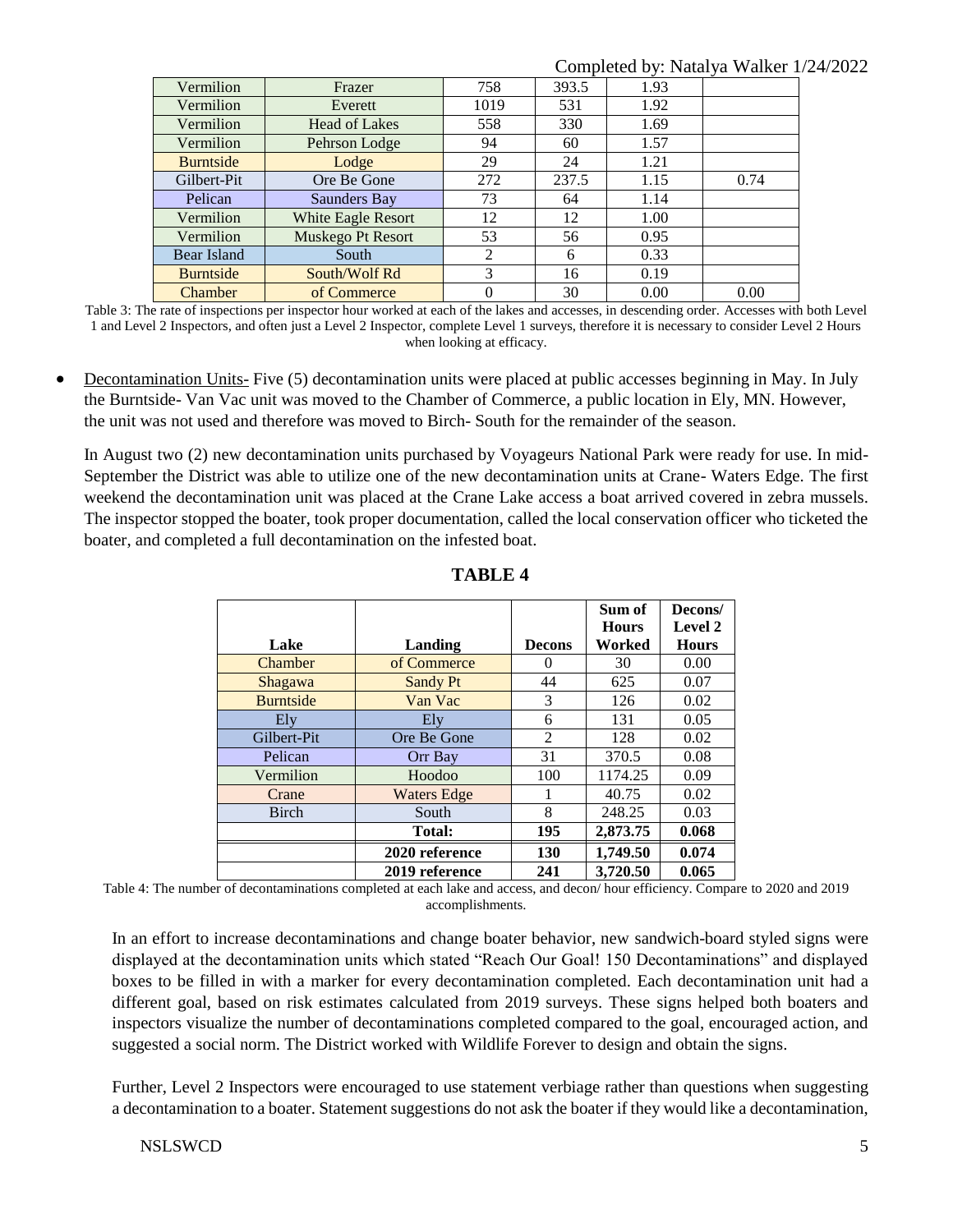and does not allow the opportunity to deny. Alternatively, it's a friendly suggestion that a decontamination is going to happen and boaters are less likely to suggest otherwise. An example is: "Your boat was in another lake recently so we'll complete a decontamination for you. Please drive over to the yellow mat."

Although 11 Level 2 inspectors were trained at the beginning of the boating season, only 5 inspectors regularly completed decontaminations (more on this on the next section). Each inspector was encouraged to complete 1- 2 Decontaminations per work shift. This lower goal seemed to be more reachable than saying our District goal was 500 Decontaminations, or a location goal was 150 Decontaminations.

The interns were trained on basic decontamination unit maintenance. Their help replacing worn and broken parts, cleaning the units, and reporting repairs was integral in the efficiency of the units' operational ability and preventative maintenance. The AIS Program Coordinator became more familiar with replacing worn motors and was able to streamline repairing the decontamination units so they were in working order throughout the season. Ultimately all minor repairs were able to be handled internally, and larger issues were mitigated until a local mechanic could work on a unit.

 Private Access Partnerships- In 2021, 10 resorts, campgrounds and marinas engaged in watercraft inspections at their private accesses. Eight (8) partners at Lake Vermilion and two (2) partners at Pelican Lake completed 1,671 inspections (Table 5) at their private accesses.

| Lake      | <b>Resort Name</b>               | Number of<br><b>Inspections</b> |
|-----------|----------------------------------|---------------------------------|
| Vermilion | <b>Fortune Bay Resort Casino</b> | 693                             |
| Vermilion | <b>Glenmore Resort</b>           | 84                              |
| Vermilion | Head-O-Lake Resort               | 321                             |
| Vermilion | Life of Riley Resort             | 44                              |
| Vermilion | <b>Retreat Lodge</b>             | 199                             |
| Vermilion | <b>Vermilion Houseboats</b>      | 70                              |
| Vermilion | <b>Whispering Winds Resort</b>   | 105                             |
| Vermilion | <b>White Eagle Resort</b>        | 31                              |
| Pelican   | <b>Birch Forest Lodge</b>        | 89                              |
| Pelican   | Richardson's Shangri-La Resort   | 35                              |
|           | Total                            | 1.671                           |

**TABLE 5**

Table 5: Number of inspections completed at private accesses by resorts, campgrounds, and marinas.

In order to inspect, each person must complete an online training that directly resembled the inspector training District inspectors go through. Once certified, resorts receive inspection equipment and a tablet to collect survey data. In previous years, it was expressed the tablets were too bulky to carry around while completing resort obligations, then to stop and inspect a boat. This prompted the District to set up personal smart phones with the online survey. This accessibility was well received. The Resort Inspection Survey is a copy of the DNR Inspection Survey, with its own separate database managed by the District. Private access partners have varying abilities to provide staff for inspections. Resorts utilizing a survey to record inspections have an option to be paid \$7 per inspection uploaded. Most partners take this incentive in order to cover the cost of having a staff person conduct inspections.

Additionally, the District has partnered with 4 resorts with higher traffic to place a District inspector at their accesses. Vermilion Dam Lodge, Muskego Pt Resort, White Eagle Resort, and Pehrson Lodge all hosted inspectors throughout the boating season. Vermilion Dam Lodge hosts fishing tournaments and league days out of their access, therefore are of particular priority for hosting an inspector.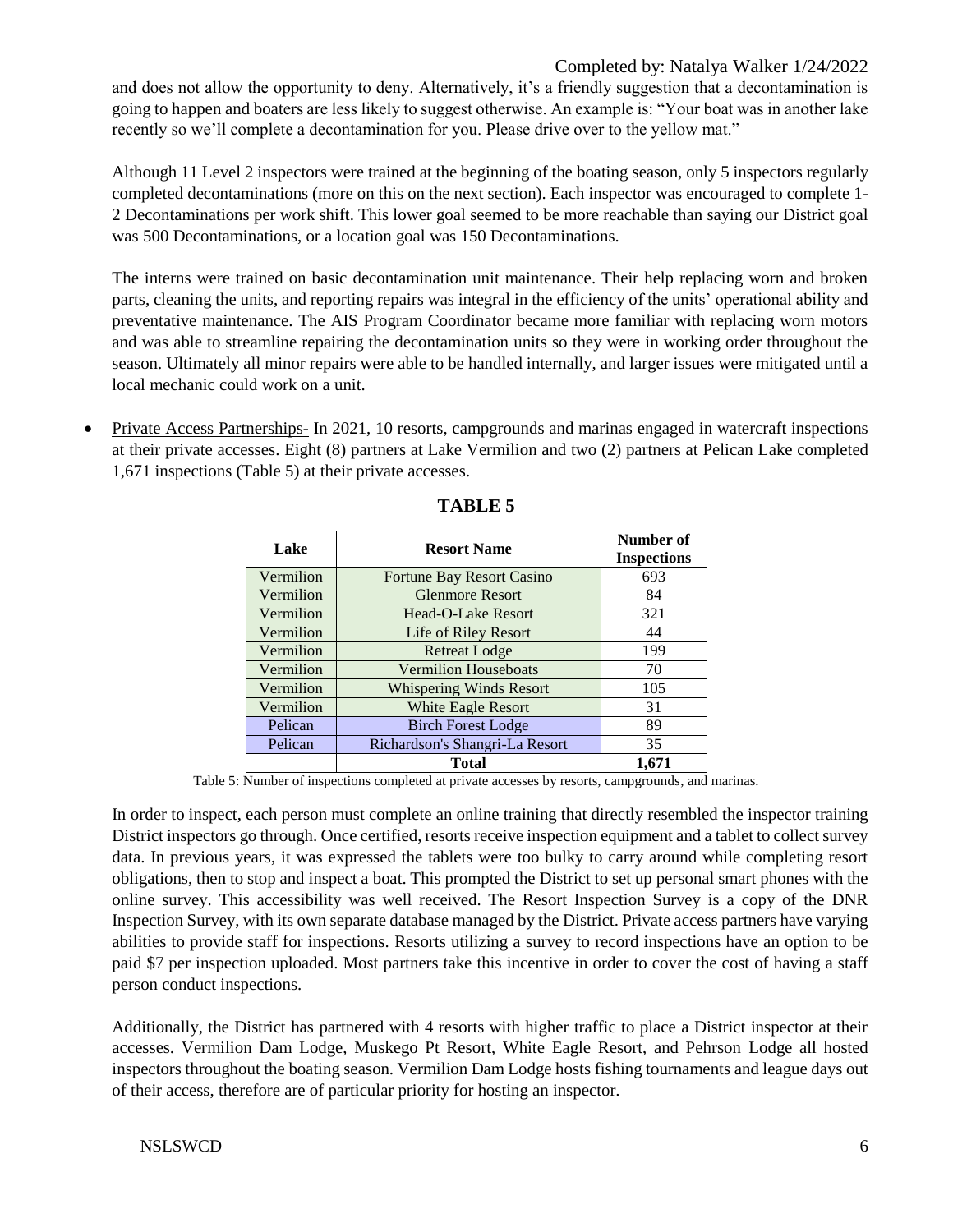Fortune Bay Marina has offered unofficial decontaminations at their locations with a heated power washer unit. Decontamination protocols and training have been provided by 1854 Treaty Authority. This unit can provide a hot water cleaning on the spot rather than asking their guests to turn around and find a decontamination unit. This would not constitute an official decontamination, since those can only be conducted by Level 2 inspectors. The District was asked to train seasonal employees at the YMCA Camp Northern Lights on Bear Island Lake. The AIS Program Coordinator and Community Conservationist presented on both AIS and terrestrial invasive species. 20 participants attended; however, we have not seen any inspections come through on the private access inspection survey.

Private access owners have varying ability to participate in inspections, and provide AIS prevention information to their guests. The additional resorts listed in Table 6 are visited by the AIS Program Coordinator and VLA Resort Ambassadors regularly with AIS updates, and informational pamphlets to give their guests. Some of these partners do indeed inspect their guest's watercraft, however don't record their inspections on the survey and therefore are not represented above.

| Lake        | <b>Resort Name</b>               |
|-------------|----------------------------------|
| Vermilion   | Gruben's Marina                  |
| Vermilion   | <b>Muskego Point Resort</b>      |
| Vermilion   | Pehrson Lodge                    |
| Vermilion   | Timbuktu Marina                  |
| Vermilion   | <b>Vermilion Dam Lodge</b>       |
| Vermilion   | <b>Voyageur Cover Resort</b>     |
| Vermilion   | <b>Forest Lane Resort</b>        |
| Vermilion   | <b>Ludlow's Island Resort</b>    |
| Vermilion   | Pike Bay Lodge                   |
| Vermilion   | <b>Spring Bay Resort</b>         |
| Vermilion   | Your Boat Club                   |
| Pelican     | <b>Aspen Resort</b>              |
| Pelican     | <b>Cabin O' Pines Resort</b>     |
| Pelican     | Grey Wolf Lodge                  |
| Bear Island | <b>YMCA Camp Northern Lights</b> |

#### **TABLE 6**

Table 6: Resorts who participate in AIS Prevention efforts without completing inspection surveys.

 Partnership with Fishing Tournament Directors- The District collaborated with the VLA to work with fishing tournament directors to strive for a 100% inspection rate of all tournament boats prior to their launch in Lake Vermilion. For each tournament, we provided a list of planned inspection and decontamination hours and locations for pre-fishing days and tournament day.

This season, all DNR-permitted tournaments on Lake Vermilion required participants' boats obtain an inspection proven by an AIS Rules and Compliance Certification Form. The tournament directors were cooperative, we do get the sense that participants are complying and are onboard with AIS prevention. However, more work is to be done on other lakes as tournament coordinators and attendees on Pelican and Shagawa gave inspectors a hard time on a number of occasions. After discussion, some attendees came around to inspections and voluntary decontaminations, but misconceptions needed first to be corrected.

 Early Detection for new AIS infestations- Interns completed early detection on 34 lakes, looking for new AIS infestations (lakes detailed in Table 7). This effort has greatly increased from 2020 where 9 lakes were regularly monitored. Each location was visited at least once, and at most four times throughout the early detection season. Interns threw a double-headed rake, attached to a rope, into the lake in three different directions while standing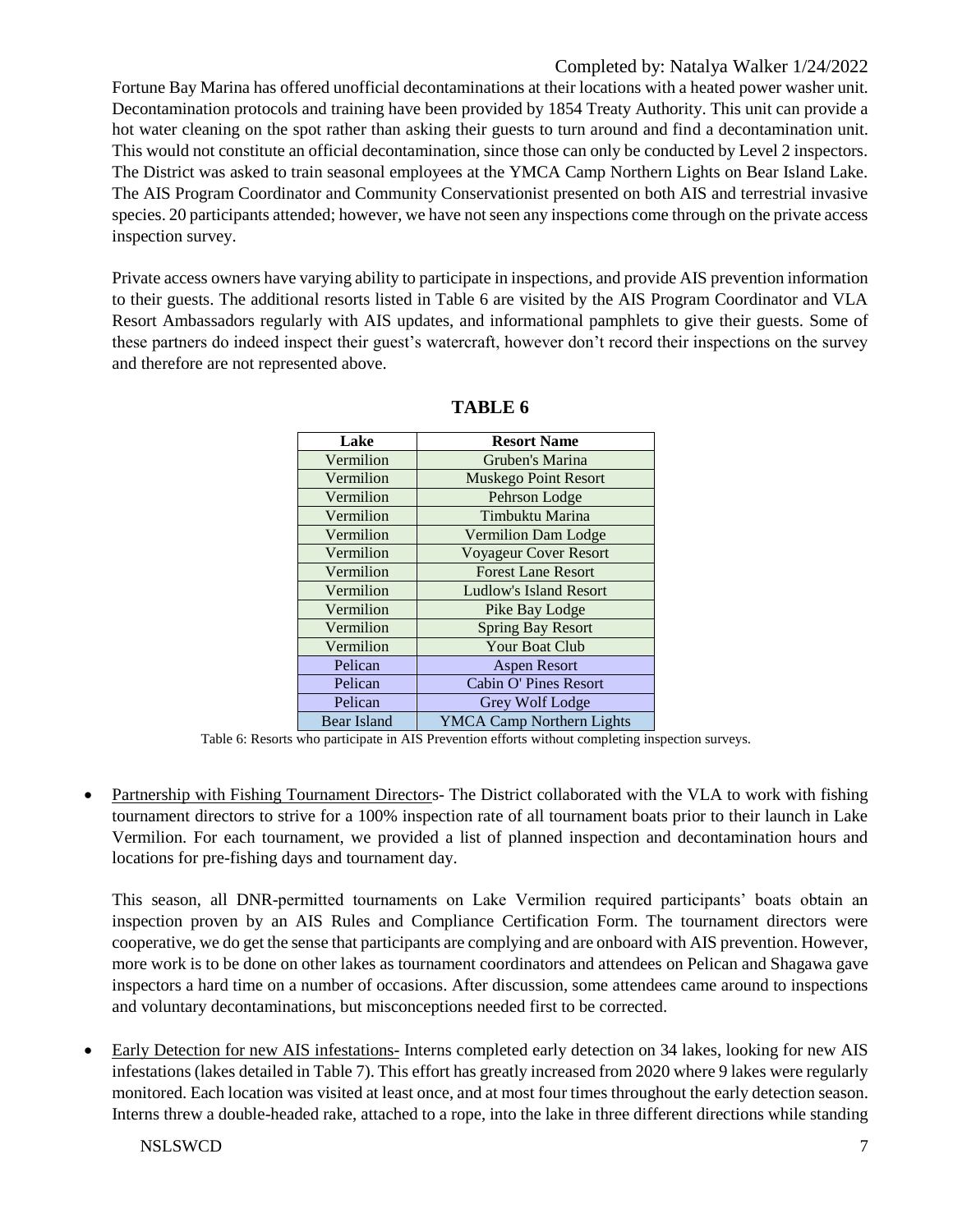on a dock. The rake is pulled back to shore after each throw. All vegetation attached to the rake was identified. Any vegetation that looked like an invasive species or could not be identified was collected and brought back to the AIS Program Coordinator for further investigation. Despite rake throws on Ely Lake, our early detection efforts did not pick up any zebra mussels. Zebra mussels were found on Ely Lake after a landowner discussed the possibility with an inspector, and a conservation officer was called on site to identify and confirm the invasion.

| <b>Water Body Name</b> | <b>Access/Location Name</b> | <b>Water Body Name</b>    | <b>Access/Location Name</b> |
|------------------------|-----------------------------|---------------------------|-----------------------------|
| Aurora Pit             | <b>Public Access</b>        | Kinney Pit                | Kinney                      |
| Bear Head              | Campground                  | Long Lake                 | <b>Public Access</b>        |
| Bear Island            | <b>Public Access</b>        | Longyear                  | Chisolm                     |
| Birch                  | Kramer Bay                  | Mine Lake                 | Mine Lake Rd.               |
| <b>Birch</b>           | <b>South Access</b>         | Miners Pit                | <b>Public Access</b>        |
| <b>Black Duck</b>      | <b>Public Access</b>        | One Pine                  | <b>Public Access</b>        |
| Colby Lake             | <b>Public Access</b>        | Ore Be Gone               | <b>Public Access</b>        |
| Colby Lake             | <b>Birch Cove</b>           | Pelican                   | Orr Bay                     |
| Crane                  | East Access                 | Sabin Lake                | Giants Ridge Rd             |
| Crane                  | Bayside                     | Shagawa                   | Sandy Pt.                   |
| Eagles Nest #3         | <b>Public Access</b>        | Side Lake                 | <b>Public Access</b>        |
| Elephant               | <b>Elephant River</b>       | Silver                    | <b>Public Access</b>        |
| Ely                    | <b>Public Access</b>        | <b>Stubler Pit</b>        | <b>Buhl</b>                 |
| <b>Embarrass Lake</b>  | Wayside Rest                | Sturgeon Lake             | Campground                  |
| <b>Embarrass River</b> | <b>HWY 135</b>              | West Two Rivers Reservoir | Campground                  |
| Johnson                | <b>Public Access</b>        | Whiteface Reservoir       | Campground                  |
| Kabetogama             | <b>Visitors Center</b>      | Whitewater                | Fishermans Pt.              |

#### **Table 7**

- Contributed to Signage Inventory- The District continued to collaborate with Lake SWCD, Lake of the Woods SWCD, and Minnesota Sea Grant to gather information and pictures of AIS signage present at public and private water accesses. AIS interns, while en route to supervise watercraft inspectors, stopped at accesses, recorded location, recorded signs present, and took pictures. Most information has now been compiled on where signs need to be replaced or installed, and the various access managers are now being encouraged to update and install signs as necessary. Accurate signage at accesses will help keep the public informed of AIS regulations and how they can help prevent their spread. Further discussion continues on how to incorporate messaging regarding proper bait disposal and transport, self-inspections, and watershed connectivity
- Outreach and Education- The AIS Program Coordinator focused heavily on outreach events in 2021 by participating in 12 events via online platforms, classroom engagement, and by staffing booths at fairs and grand openings. These various events have proven successful as we've reached over 700 individuals. Most of those who were reached at these events don't visit the busy accesses with inspectors, and therefore were a new population of people to discuss AIS policies and protocols. These outreach events ranged from Zoom workshops, booths at fishing pier and mountain bike trail grand openings, AIS Landing Blitz (a regional effort coordinated by MN Sea Grant), and classroom presentations. The District partnered with White Iron Chain of Lakes Association to co-host an AIS outreach booth at both the Blueberry Festival and Harvest Moon Festival. Additionally, the District has increased social media posts on AIS related topics, as well as writing and cowriting articles for local newsletters.

At several fair booths, visitors were asked to sign a commitment stating they would Clean Drain Dry their watercraft and equipment, and properly Dispose of live bait. In return, they'd receive a towel designed to remove spiny waterflea (designed by Minnesota AIS Research Center). Through this effort we've received 27 signed commitments.

NSLSWCD 8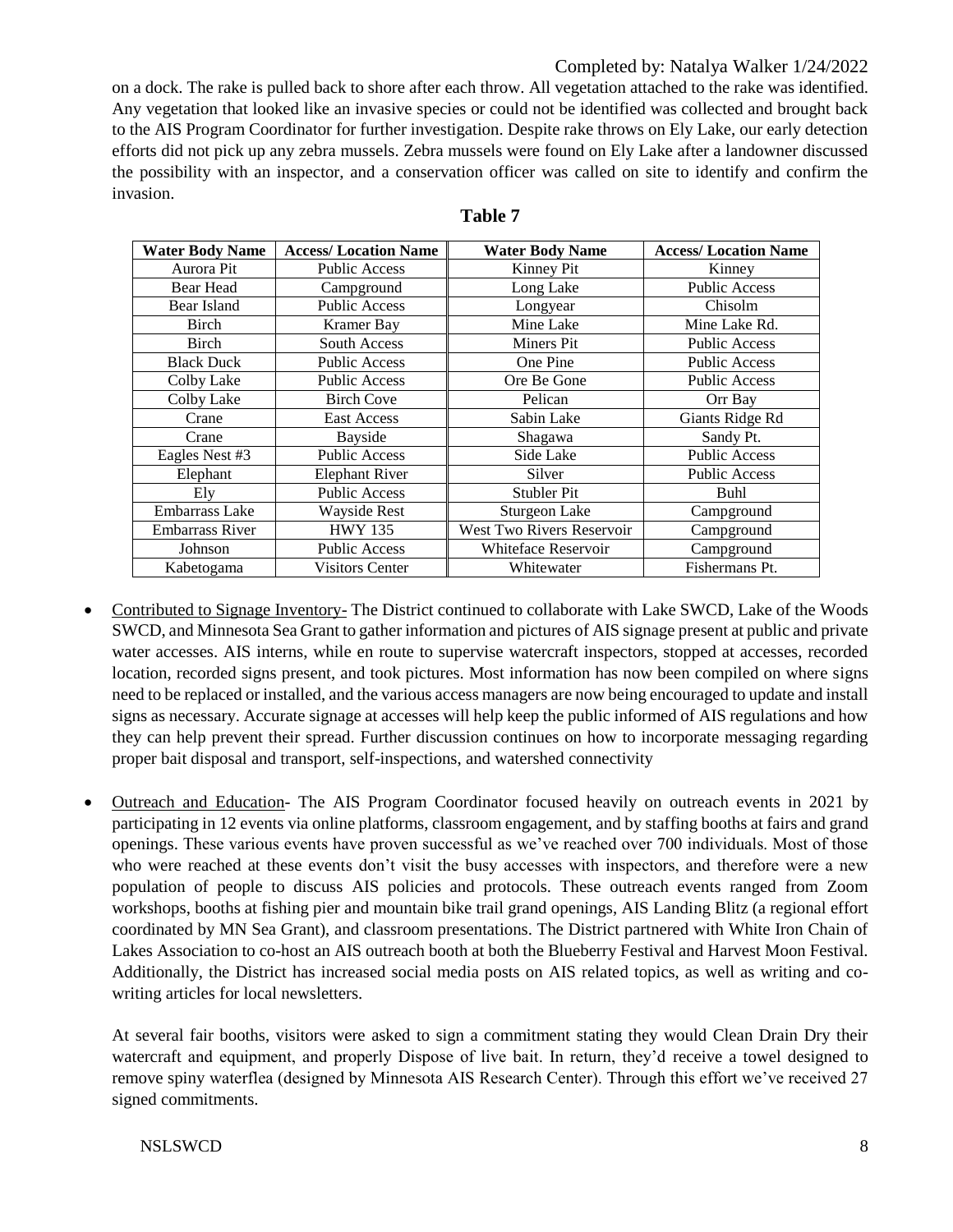## **B. Limitations**

- Adapting to COVID-19 Restrictions- The District was not able to provide regular monthly in-person inspector meetings until August. Both District staff and inspectors benefitted from these meetings as it was a chance to share information, stories, updates, and meet other inspectors. The District communicated via an email and work chat forum, and interns communicated necessary information to inspectors as needed. However, the rapport of gathering in a space was not accomplished until the end of the season.
- Decontamination Numbers- We saw a slight increase in decontaminations in 2021, after seeing a decrease since 2017. We believe the new training on verbiage and new goal signs displayed have helped encourage decontaminations throughout 2021. We also experimented with employee incentives and created competition between Level 2 Inspectors in 2021.

Analysis and goals will be shared with 2022 inspectors as well as sales tactics and verbiage suggestions in an attempt to raise decontamination numbers.

Voyageurs National Park was able to obtain two new decontamination units. It was planned to staff these two units throughout the boating season. However, due to some supply chain and logistical issues the units weren't delivered until late July and early August. By that time, Koochiching SWCD (who's contracted to work on Kabetogama through the District) didn't have enough Level 2 inspectors to staff the units. The District was able to utilize one unit at Crane Lake for two weekends. However, the second unit was not used by the District or Koochiching SWCD due to the staffing shortage. This change will distort our accomplishments vs. the goals we'd set out at the beginning of the year.

Voyageurs National Park was able to use the second decontamination unit on the Rainy Lake portage at Kettle Falls to Namakan Lake, and completed decontaminations on all crossing boats. Rainy Lake was found to have zebra mussel veligers in 2021. The land portage, though going upstream, allows motorized boats to move from Rainy Lake to Namakan Lake. The District and Voyageurs National Park will work together in 2022 to place a decontamination unit and regular Level 2 Inspectors at the portage to decontaminate each boat crossing the land portage.

 Private Access Recruitment- There is a desire for more private access businesses to conduct inspections at their access as they pose the largest risk for AIS contamination, based on data showing the boater's last lake entered.

According to VLA's volunteer Resort Ambassadors, many businesses with private accesses are aware and interested in AIS inspections and prevention. However, they don't have the staff to conduct inspections, despite the \$7/ inspection incentive. Therefore, in some cases, inspections are being done on watercraft, but not recorded on the survey and uploaded to the District's database – which means they are not being counted. We are pleased they are inspecting boats prior to launching, and providing information to their guests, we would also like to have the count.

Recruitment of new private access partners was difficult in 2021. Plans were in the works to coordinate with resorts, campgrounds and marinas on Kabetogama, Crane and Birch lakes. However, with the continuation of COVID-19, in- person meetings were moved to online platforms. Voyageurs Conservancy helped coordinate and host a Zoom Workshop for private access owners, to encourage new participants. Unfortunately, despite repetitive outreach and emails, there was little turn out, with 1 participant. The District and its partners will continue to reach out and coordinate with resorts, campgrounds, and marinas to ensure private accesses see AIS prevention efforts.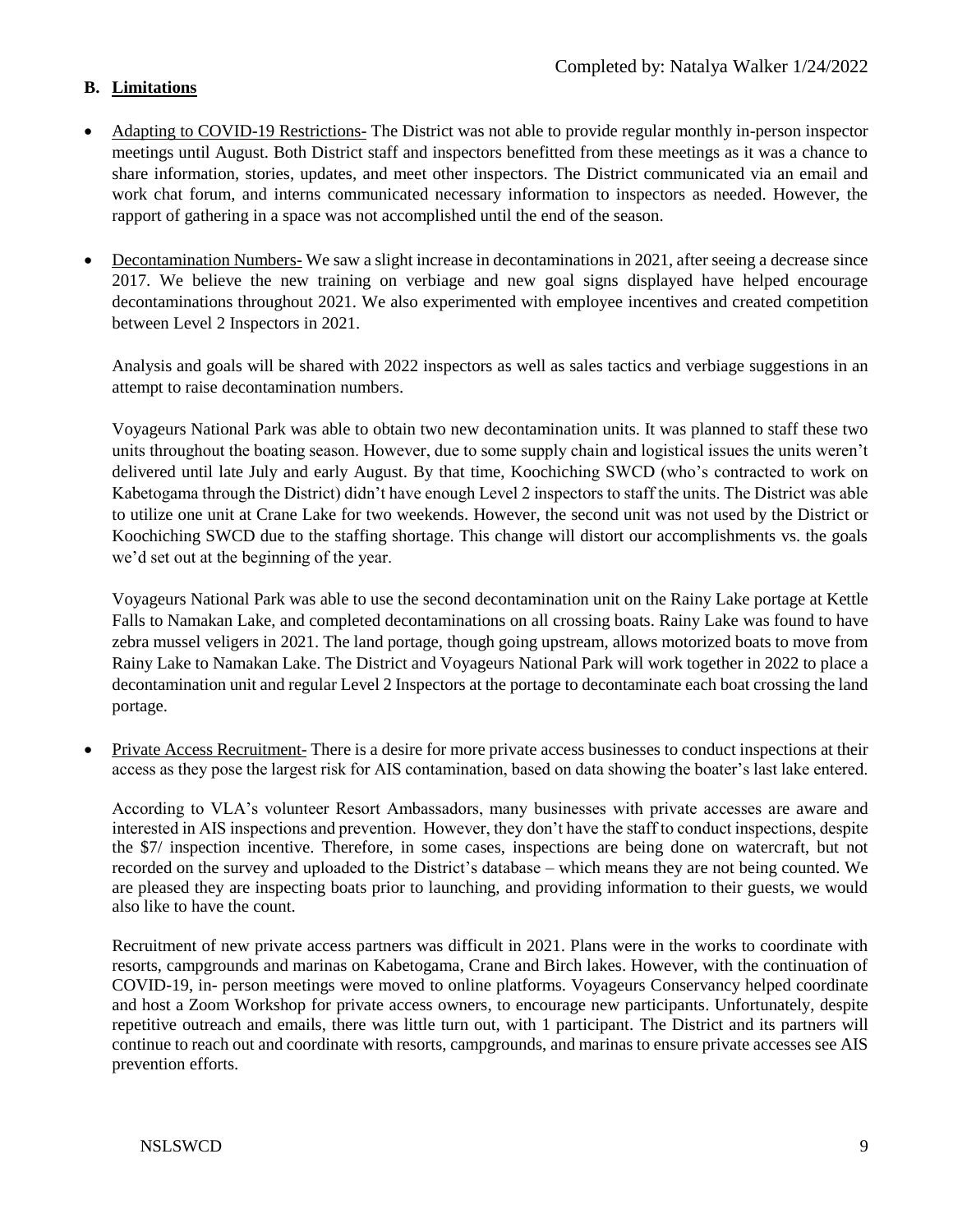Education- Ongoing education is needed to reach watercraft users/lakeshore owners/tournament directors/resort owners/lake service providers/bait dealers, and classrooms. While there is increased awareness of AIS, there are still many gaps, misperceptions and opinions to overcome.

The District would like to continue the education component of AIS by working with its Community Conservationist, Becca Reiss to:

- o Host AIS related workshops/seminars
- o Write outreach articles
- o Visit schools and provide AIS-related programing
- o Host booths at local events and fairs
- Continued demand for AIS Prevention resources- Three new infestations in northern St. Louis County (St. James Min Pit and Ely Lake were found with adult zebra mussels, and Rainy Lake was found with zebra mussel veligers) have spurred many conversations about AIS prevention, water quality trends, and early detection efforts. The District would like to deploy zebra mussel settlement plates, purchase a canoe, and possibly purchase a veliger tow net to help expand early detection efforts in 2022.
- Inspector recruitment and retention- Despite raised inspector wages, the unemployment benefits offered throughout 2021 were higher than what the District had to offer. Employee shortages are a trend across the nation, and this was felt in the inspection program. In 2020 the District staffed 42 inspectors, in 2021 we staffed 27 inspectors. 29 individuals were recruited for the position and sent through training; 27 individuals worked throughout the season; however, 8 inspectors were either let go, or left the position throughout the season. In 2022 we plan on posting position advertisements to local community facebook pages, with the hopes that advertising on a local level may be the best route in increasing recruitment.

# **C. Analysis**

 Inspections, Hours and Efficiency- Comparing accomplishments of 2021 to those of previous years begins to paint a picture of trends over the years (Table 8). Since 2018, the number of inspections completed by the District has continued to rise. This is due to both the expansion to new lakes, and staffing efficiently by placing inspectors where traffic is shown to be the highest. The number of inspector hours worked dipped in 2019, rose again in 2020, and then dipped in 2021 possibly due to both expanding to new lakes and tracking inspector hours weekly to adjust the staffing schedules where necessary. Overall, the efficiency of Inspections per Hour has greatly increased from 1.9 in 2018 to 3.10 in 2021. This could be due to traffic analysis suggesting where to place inspectors, increased boater traffic in 2020 compared to previous years, and staffing new lake accesses that are exceptionally busy (such as Kabetogama). Overall, the District accomplished just under the target for Level 1 Inspections and Hours set at the beginning of the year, but surpassed the efficiency rate of inspections per hour.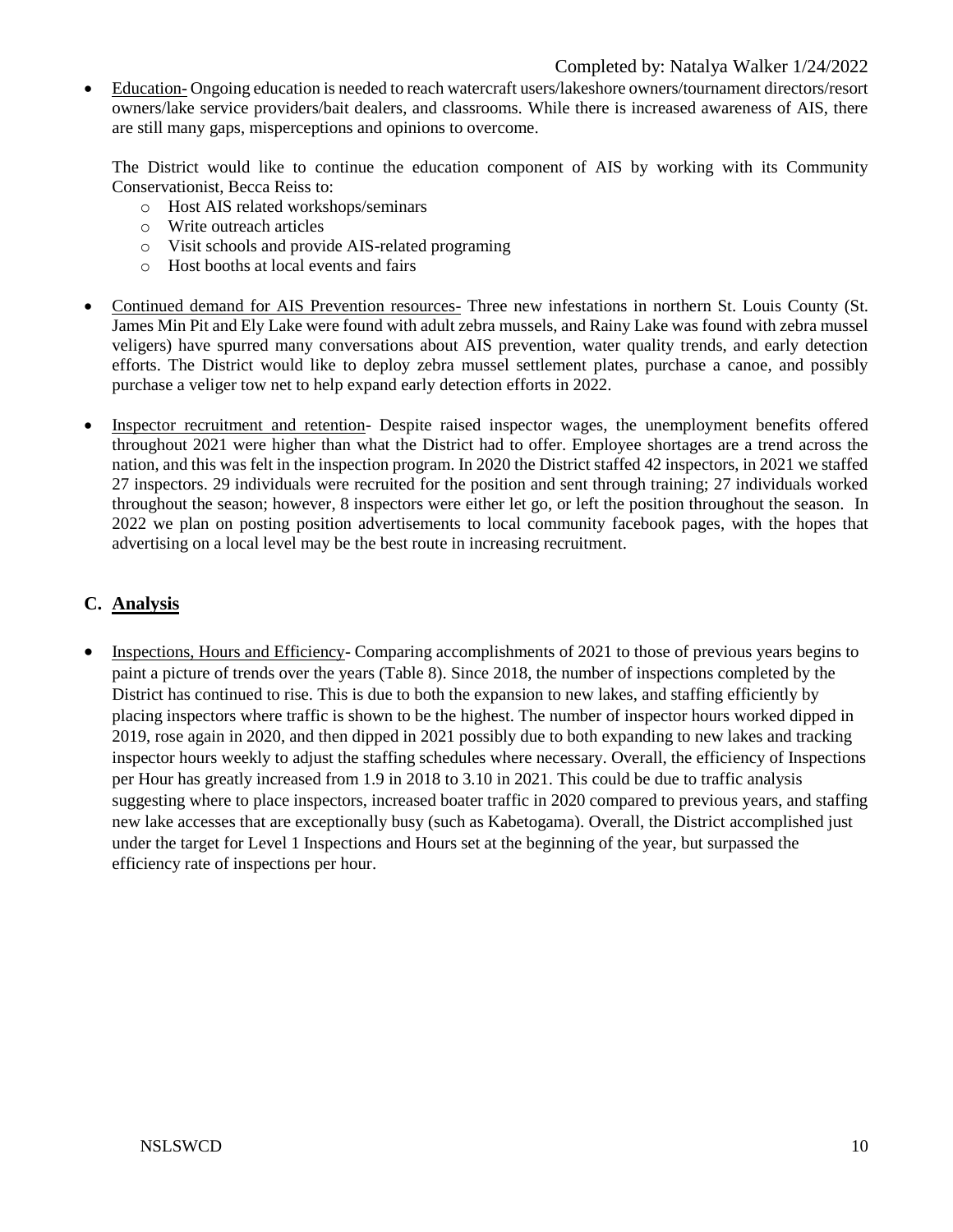|                    |                           |                      |                                  |                    |                      | <b>Watercraft Inspection at Public Accesses</b> |                           |                      |                                         |                           |                      |                                         |                |                                |                                  |
|--------------------|---------------------------|----------------------|----------------------------------|--------------------|----------------------|-------------------------------------------------|---------------------------|----------------------|-----------------------------------------|---------------------------|----------------------|-----------------------------------------|----------------|--------------------------------|----------------------------------|
| Location           |                           | 2021 Target          |                                  |                    | 2021 Actual          |                                                 |                           | 2020 Actual          |                                         | 2019 Reference            |                      |                                         | 2018 Reference |                                |                                  |
|                    | Inspector<br><b>Hours</b> | Inspection<br>Target | Efficiency<br>Target per<br>Hour | Inspector<br>Hours | Inspection<br>Actual | Efficiency<br>Actual per<br>Hour                | Inspector<br><b>Hours</b> | Inspection<br>Actual | Efficiency<br><b>Actual per</b><br>Hour | Inspector<br><b>Hours</b> | Inspection<br>Actual | Efficiency<br><b>Actual per</b><br>Hour | <b>Hours</b>   | Inspector Inspection<br>Actual | Efficiency<br>Actual per<br>Hour |
| <b>Bear Island</b> |                           |                      |                                  | 6                  | 2                    | 0.33                                            | 183.75                    | 100                  | 0.54                                    |                           |                      |                                         |                |                                |                                  |
| Birch              | 424                       | 975                  | >2.3                             | 125                | 897                  | $*2.40$                                         | 343.75                    | 726                  | 2.11                                    |                           |                      |                                         |                |                                |                                  |
| <b>Burntside</b>   | 732                       | 1460                 | >2                               | 216                | 401                  | 1.86                                            | 764.75                    | 1,703                | 2.23                                    | 1,013.25                  | 1,714                | 1.7                                     | 1,287          | 2,402                          | 1.9                              |
| Crane              | 200                       | 460                  | >2.3                             | 149.75             | 369                  | $*1.94$                                         | 130.00                    | 301                  | 2.32                                    |                           |                      |                                         |                |                                |                                  |
| Ely Lake           | 216                       | 475                  | >2.2                             | 232                | 516                  | $*1.42$                                         | 256.50                    | 563                  | 2.19                                    | 415.5                     | 750                  | 1.8                                     | 495            | 941                            | 1.9                              |
| <b>Gilbert Pit</b> | 240                       | 240                  | >1                               | 237.5              | 272                  | $*0.74$                                         | 322.50                    | 244                  | 0.76                                    | 118                       | 223                  | 1.9                                     | 442            | 344                            | 0.8                              |
| Johnson            |                           |                      |                                  |                    |                      |                                                 | 40.50                     | 24                   | 0.59                                    |                           |                      |                                         |                |                                |                                  |
| Kabetogama         | 480                       | 1580                 | >3.3                             | 392                | 1,035                | 2.64                                            | 792.00                    | 2,633                | 3.32                                    |                           |                      |                                         |                |                                |                                  |
| <b>One Pine</b>    |                           |                      |                                  |                    |                      |                                                 | 32.25                     | 19                   | 0.59                                    |                           |                      |                                         |                |                                |                                  |
| Pelican            | 112                       | 910                  | >1.7                             | 306                | 1,198                | $*1.83$                                         | 756.50                    | 1,277                | 1.69                                    | 781.5                     | 1,136                | 1.5                                     | 792            | 977                            | 1.2                              |
| Shagawa            | 80                        | 1,440                | >1.9                             | 100                | 997                  | $*1.37$                                         | 377.00                    | 1,088                | 2.89                                    | 80                        | 1,405                | $1.7*$                                  | 494            | 778                            | 1.6                              |
| Vermilion          | 4,888                     | 15,545               | >2.5                             | 4,667              | 14,275               | $*2.51$                                         | 5,169.25                  | 14,983               | 2.90                                    | 5,418.65                  | 13,248               | 2.4                                     | 5,814          | 12,313                         | 2.1                              |
| <b>TOTAL</b>       | 7,372                     | 23,085               | >2.41                            | 6,431.50           | 19,962               | 3.10                                            | 9,169                     | 23,661               | 2.58                                    | 7,826.90                  | 18,574               | 2.2                                     | 9,324          | 17,755                         | 1.9                              |

# **TABLE 8**

Table 8: The inspector hours worked, number of inspections, and inspection per hour worked that were targeted in 2021, compared to what was accomplished in 2018-2021.

 Decontaminations- The number of decontaminations in 2021 increased to 195 from 130 in 2020, but is still below the 546 completed in 2018 (Table 9). The reasons for this decline are unclear despite analysis that looked at inspector surveys, traffic patterns, and inspector schedules. However, similar declines in decontaminations are being seen by different agencies all across Minnesota. The increase in decontaminations in the last year suggests the training provided, verbiage suggestions, and goal signs were helpful in accomplishing the decontaminations that were completed throughout 2021. We look forward to seeing if that continues into 2022.

|                    | <b>Watercraft Decontaminations</b> |                     |                                  |                                  |                 |                                  |                           |                 |                                  |                    |                 |                                         |                     |                 |                                  |
|--------------------|------------------------------------|---------------------|----------------------------------|----------------------------------|-----------------|----------------------------------|---------------------------|-----------------|----------------------------------|--------------------|-----------------|-----------------------------------------|---------------------|-----------------|----------------------------------|
| Location           |                                    | 2021 Target         |                                  | 2021 Actual                      |                 | 2020 Actual                      |                           | 2019 Reference  |                                  |                    | 2018 Reference  |                                         |                     |                 |                                  |
|                    | Inspector<br>Hours                 | <b>Decon Target</b> | Efficiency<br>Target per<br>Hour | Inspector<br><b>Hours</b>        | Decon<br>Actual | Efficiency<br>Actual per<br>Hour | Inspector<br><b>Hours</b> | Decon<br>Actual | Efficiency<br>Actual per<br>Hour | Inspector<br>Hours | Decon<br>Actual | <b>Efficiency</b><br>Actual per<br>Hour | Inspection<br>Hours | Decon<br>Actual | Efficiency<br>Actual per<br>Hour |
| <b>Birch</b>       |                                    |                     |                                  | 248.25                           | 8               | 0.03                             |                           |                 |                                  |                    |                 |                                         |                     |                 |                                  |
| <b>Burntside</b>   | 680                                | 95                  | 0.14                             | 156                              | 3               | 0.02                             | 303.00                    | 48              | 0.16                             | 766                | 41              | 0.05                                    | 814                 | 127             | 0.16                             |
| Crane              |                                    |                     |                                  | 40.75                            | 1               | 0.02                             |                           |                 |                                  |                    |                 |                                         |                     |                 |                                  |
| Ely Lake           | 240                                | 40                  | 0.17                             | 131                              | 6               | 0.05                             | 62.00                     | 8               | 0.13                             |                    |                 |                                         |                     |                 |                                  |
| <b>Gilbert Pit</b> | 216                                | 20                  | 0.09                             | 128                              | $\overline{2}$  | 0.02                             | 208.50                    | ┸               | 0.00                             | 373.5              |                 | 0.20                                    | 418                 | 15              | 0.09                             |
| Kabetogama         | 320                                | 45                  | 0.14                             |                                  |                 |                                  |                           |                 |                                  |                    |                 |                                         |                     |                 |                                  |
| Pelican            | 424                                | 100                 | 0.24                             | 370.5                            | 31              | 0.08                             | 0.00                      | 0               | 0.00                             |                    |                 |                                         |                     |                 |                                  |
| Shagawa            | 680                                | 145                 | 0.22                             | 625                              | 44              | 0.07                             | 194.00                    | 24              | 0.12                             | 739                | 93              | 0.13                                    | 494                 | 121             | 0.24                             |
| Vermilion          | 1,330                              | 200                 | 0.15                             | 1174.25                          | 100             | 0.09                             | 982.00                    | 49              | 0.05                             | 1,842              | 100             | 0.05                                    | 1,163               | 283             | 0.24                             |
| <b>TOTAL</b>       | 3,890                              | 645                 | 0.17                             | 2,873.75                         | 195             | 0.07                             | 1,749.50                  | 130             | 0.07                             | 3,720.5            | 241             | 0.06                                    | 2,889               | 546             | 0.19                             |
|                    | m 11 o m 1                         | .                   |                                  | $\mathbf{1}$ $\mathbf{1}$<br>- 1 | $^{\circ}$ 1    | $\cdots$<br>$\sim$ $\sim$ $\sim$ | 1 <sub>1</sub>            |                 | $\cdots$                         |                    |                 |                                         |                     | 0.021           |                                  |

**TABLE 9**

Table 9: The inspector hours worked, number of decontaminations, and decontaminations per hour worked that was targeted in 2021, compared to what was accomplished in 2018-2021.

The majority of decontaminations conducted in 2021 were of exiting boats (Table 10). However, there has been an increase in Entering and Courtesy decontaminations in 2021 in comparison to 2020. Behavior change initiatives, Decon Goal signs, and verbatim trainings planned for 2022 should continue to increase the number of decontaminations, specifically entering decontaminations.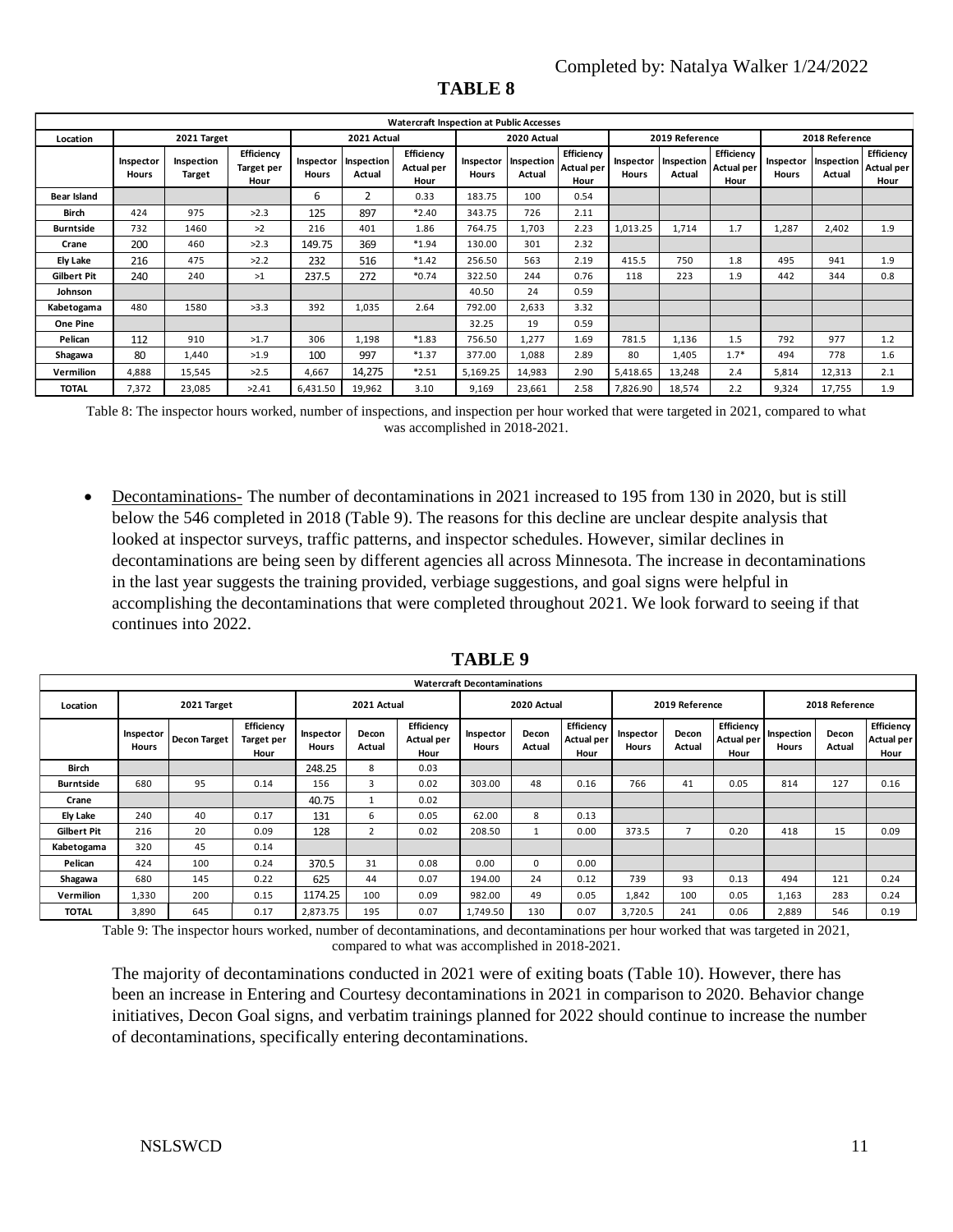|             |                              | <b>Total Number of</b>  | Entering      | <b>Exiting</b> | Courtesy      |
|-------------|------------------------------|-------------------------|---------------|----------------|---------------|
| Lake        | Landing                      | <b>Decontaminations</b> | <b>Decons</b> | <b>Decons</b>  | <b>Decons</b> |
| Chamber     | of Commerce                  |                         |               |                | $_{0}$        |
| Shagawa     | Sandy Pt-Decon               | 44                      |               |                | 42            |
| Burntside   | Van Vac-Decon                | 3                       | $\mathcal{L}$ |                | $\Omega$      |
| Ely         | Ely-Decon                    | 6                       |               | 5              |               |
| Gilbert-Pit | Ore Be Gone-Decon            | 2                       |               |                |               |
| Pelican     | Orr Bay-Decon                | 31                      |               | 12             | 14            |
| Vermilion   | Hoodoo-Decon                 | 100                     | 10            | 68             | 22            |
| Crane       | East-Decon                   |                         |               | 0              | $\Omega$      |
| Birch       | South-Decon                  | 8                       |               | 5              | 3             |
|             | Total:                       | 195                     | 19            | 93             | 83            |
|             | <b>Total 2020 Reference:</b> | 130                     |               | 104            | 19            |

# **TABLE 10**

Table 10: The number of entering, exiting, courtesy and total decontaminations at each lake and access in 2021. Compared to total completed in 2020.

 Private Access Inspections- 2,083 inspections were completed in 2021 at private accesses (Table 11). This is up from 1,640 in 2020, but down from 6,566 in 2018 which was largely due to dropping McKinley Campground based on its low-risk status. The difference in private access inspection between 2019 and 2020 may be due to Fortune Bay Marina. In 2019 they inspected every boat entering and exiting the marina, even if a single guest launched several times in one weekend. In 2020 the inspectors decided to reduce the number of repeat inspections in order to save their guests, and staff time. The increase in inspections in 2021 is likely because the District placed inspectors at three, busy, private access on Vermilion. Therefore inspections were consistently completed at those locations throughout the boating season.

Despite several outreach attempts by Burntside Lake Association to campgrounds, resorts and marinas on Burntside and Shagawa lakes, no private access partners have joined the AIS prevention effort.

Efforts to reach resorts, campgrounds and marinas on Kabetogama, Crane and Birch Lakes continued in 2021 with little response. However outreach will continue. It's worth noting 15 additional resorts on Vermilion, Pelican and Bear Island participated in AIS prevention by providing materials to their guests. However they are not represented below as they did not complete and record inspections.

| <b>Watercraft Inspections at Private Accesses</b> |                                        |                      |                         |        |                                    |                      |                         |                      |                                    |                            |  |
|---------------------------------------------------|----------------------------------------|----------------------|-------------------------|--------|------------------------------------|----------------------|-------------------------|----------------------|------------------------------------|----------------------------|--|
| Location                                          | 2021 Target                            |                      | 2021 Actual             |        | 2020Actual                         |                      | 2019 Reference          |                      | 2018 Reference                     |                            |  |
|                                                   | <b>Participating</b><br><b>Resorts</b> | Inspection<br>Target | Participating<br>Resort | Actual | Inspection Participating<br>Resort | Inspection<br>Actual | Participating<br>Resort | Inspection<br>Actual | Participating Inspection<br>Resort | Actual                     |  |
| <b>Burntside</b>                                  | 1                                      | 50                   |                         |        |                                    |                      |                         |                      |                                    |                            |  |
| Kabetogama                                        | 2                                      | 150                  |                         |        |                                    |                      |                         |                      |                                    |                            |  |
| Pelican                                           | 4                                      | 200                  | $\overline{2}$          | 124    | $\overline{2}$                     | 128                  | 2                       | 96                   | 3                                  | 123                        |  |
| Shagawa                                           | 2                                      | 100                  |                         |        |                                    |                      |                         |                      |                                    |                            |  |
| <b>Vermilion</b>                                  | 13                                     | 2,000                | 8                       | 1,959  | 9                                  | 1,512                | 10                      | 2,177                | 13                                 | 6,433                      |  |
| <b>TOTAL</b>                                      | 22                                     | 2500                 | 10                      | 2,083  | 11                                 | 1,640                | 12                      | 2,273                | 16                                 | 6,556                      |  |
|                                                   |                                        |                      |                         |        |                                    |                      |                         |                      |                                    | $\cdots$ $\cdots$ $\cdots$ |  |

# **TABLE 11**

Table 11: The number of participating resorts, and inspections that were targeted in 2021 compared to what was accomplished in 2018- 2021.

 Risk Assessment- A risk assessment was conducted based on collected survey data at public accesses. It shows the risk of watercraft at various accesses (See Table 12 on the next page). We have categorized them as low-risk, moderate-risk, and high-risk factors.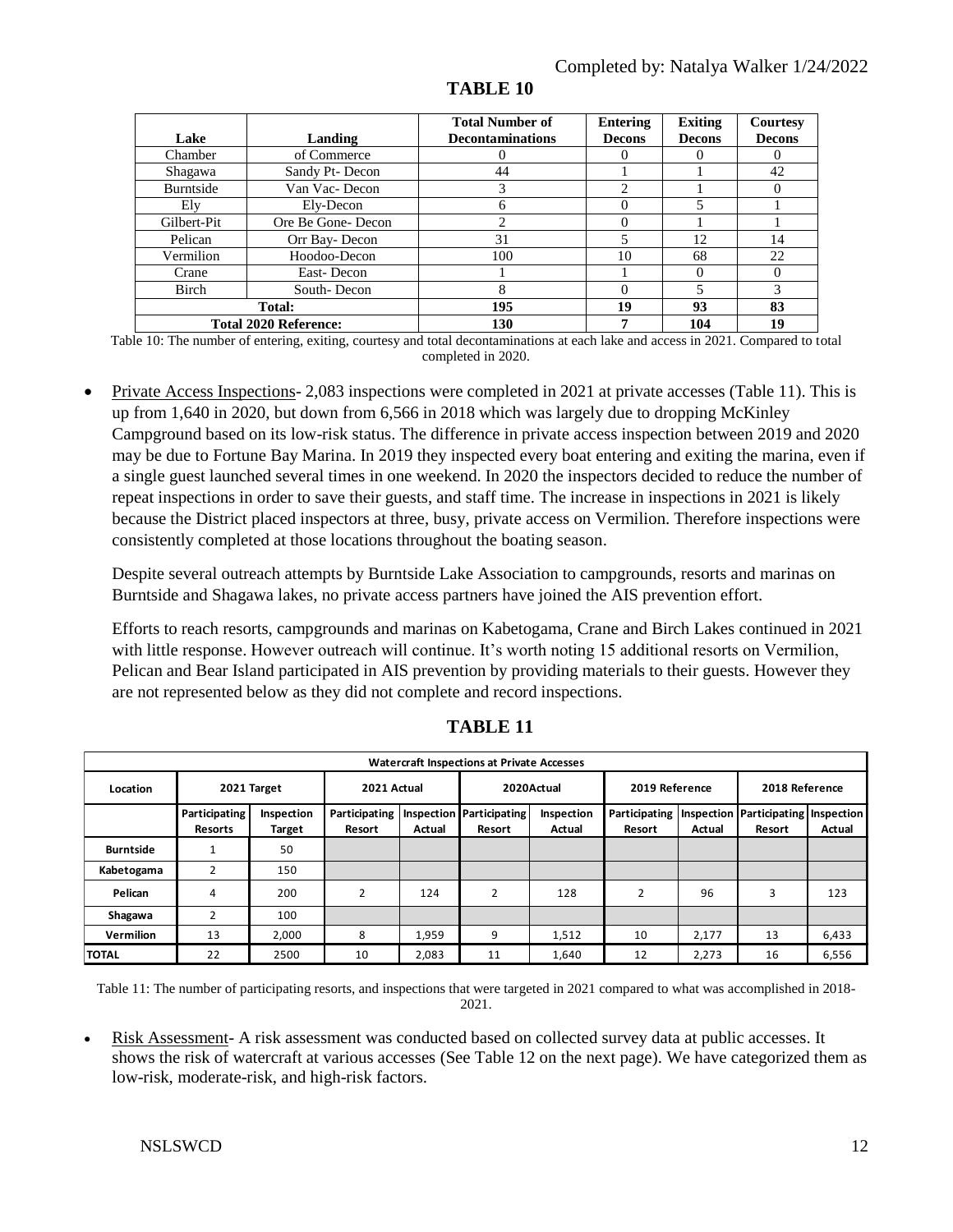Burntside and Shagawa include many boaters who have recently spoken to an inspector, a lower risk factor. Predictably, there are fewer violations found at those accesses. Shagawa and Burntside have more risk for boats entering the lake after having been in another waterbody within 24 hours, which is well below the DNR recommended time for a watercraft to dry completely, a higher risk factor.

Ely and Gilbert-Pit have median percentage values for both lower risk and higher risk values. Ely ranks higher in boats repetitively visiting Ely Lake. However, Gilbert-Pit already has Zebra mussels and Eurasian watermilfoil, and Ely Lake has a new found infestation of Zebra mussels. Therefore it's crucial inspectors continue to be stationed at the Gilbert-Pit and Ely Lake as they pose risk of new AIS infestations to nearby lakes due to proximity.

Pelican Lake continues to have higher percentages in higher risk categories. There are a high amount of boaters that enter from other water bodies, but have had 5 days of dry time, which is moderately risky. There are also high risk values in species found attached to entering watercraft, the highest percentage of boater licenses from out of state, as well as high percent of boaters entering Pelican Lake within 24 hours of visiting another waterbody. This risk analysis as well as inspection per hour rates strongly encourage continued inspections as well as a decontamination unit dedicated to the lake.

Vermilion Lake has higher percentages in moderate and nearly all of the higher risk categories. This information, along with known high traffic shows Vermilion should continue having inspectors at busy accesses, and a decontamination unit dedicated to the lake.

Kabetogama lakes have high values for boaters who have recently spoken to an inspector. This is would not have been predicted as both Crane and Kabetogama are newer lakes to the District's AIS prevention program. However, Kabetogama Lake has a higher drain plug violation rate, as well as a higher rate of visitors with out of state license plates, and visitors who have been in other water bodies within 5 days, and after 5 days dry time. Crane Lake has median values across low and high risk factors. This information, as well as the inspection per hour rates, suggest both Crane and Kabetogama should continue to be staffed with inspectors and decontamination units in 2022.

Bear Island Lake was staffed for one weekend due to staff availability, however the inspection numbers were too small to evaluate risk accurately.

Birch has a few higher values in low risk categories which is interesting considering Birch is a newer lake to the District's AIS Prevention Program in 2020. Although it is reassuring that so many boaters are return visitors to Birch Lake, inspector per hour rates were considerably high on Birch and the District will continue to staff the lake with inspectors in 2022.